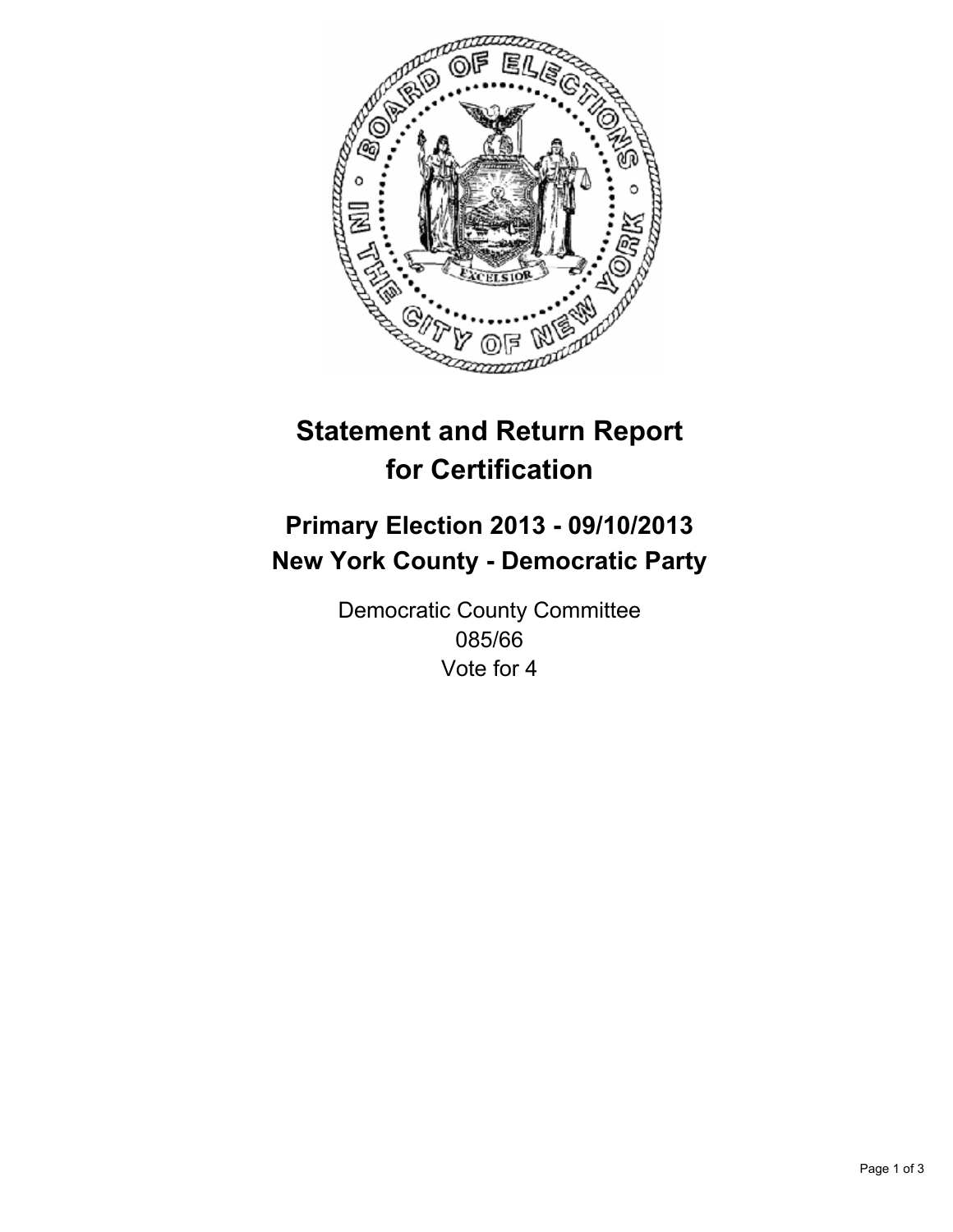

## **Assembly District 66**

| <b>EMERGENCY</b>      | 0   |
|-----------------------|-----|
| ABSENTEE/MILITARY     | 12  |
| <b>FEDERAL</b>        | 0   |
| SPECIAL PRESIDENTIAL  | 0   |
| <b>AFFIDAVIT</b>      | 4   |
| ARTHUR Z. SCHWARTZ    | 68  |
| <b>KELLY CRAIG</b>    | 64  |
| <b>JACOB SCHWARTZ</b> | 39  |
| REBECCA SCHWARTZ      | 63  |
| CELIA M. WU           | 51  |
| <b>LESLIE SHARPE</b>  | 49  |
| <b>ANNETTE ZANER</b>  | 7   |
| <b>Total Votes</b>    | 341 |